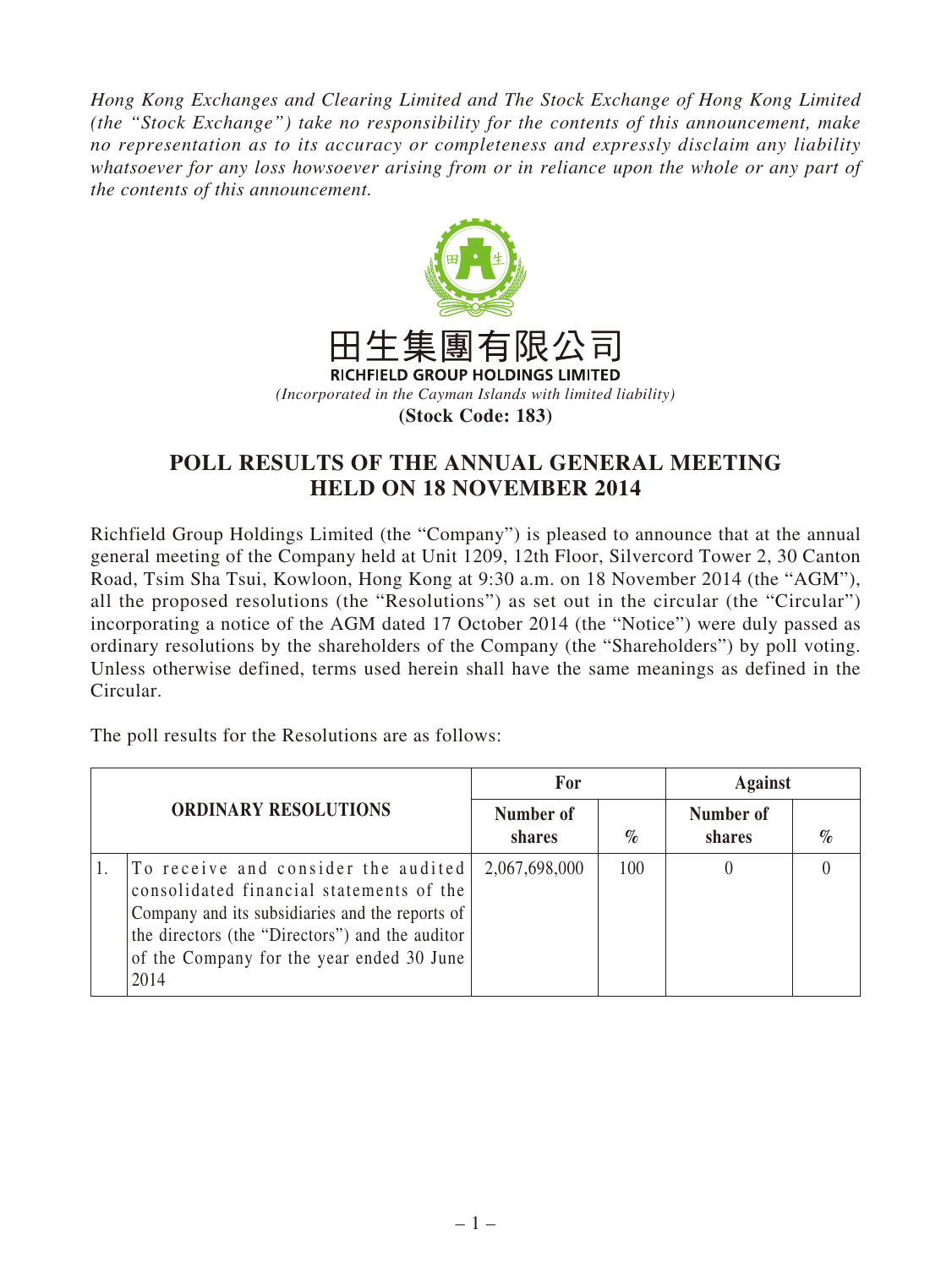|                             |                                                                                                                                                        | For                 |        | <b>Against</b>      |          |
|-----------------------------|--------------------------------------------------------------------------------------------------------------------------------------------------------|---------------------|--------|---------------------|----------|
| <b>ORDINARY RESOLUTIONS</b> |                                                                                                                                                        | Number of<br>shares | $\%$   | Number of<br>shares | $\%$     |
| 2.                          | To re-elect Mr. Lee Wing Yin as executive<br>(a)<br>Director                                                                                           | 2,067,678,000       | 100    | $\theta$            | $\Omega$ |
|                             | To re-elect Mr. Ngan Man Ho as executive<br>(b)<br>Director                                                                                            | 2,067,678,000       | 100    | $\theta$            | $\Omega$ |
|                             | To authorise the board of Directors<br>(c)<br>(the "Board") to fix the Directors'<br>remuneration                                                      | 2,067,678,000       | 100    | $\theta$            | $\Omega$ |
| 3.                          | To re-appoint BDO Limited as the Company's<br>auditor and authorise the Board to fix its<br>remuneration                                               | 2,067,678,000       | 100    | $\theta$            | $\theta$ |
| 4.                          | To grant a general mandate to the Directors<br>to issue, allot and otherwise deal with the<br>Company's shares                                         | 2,049,590,000       | 99.125 | 18,088,000          | 0.875    |
| 5.                          | To grant a general mandate to the Directors to<br>repurchase the Company's shares                                                                      | 2,067,698,000       | 100    | $\theta$            | $\theta$ |
| 6.                          | To extend the general mandate granted to<br>the Directors to allot, issue and deal with the<br>Company's shares by the amount of shares<br>repurchased | 2,049,610,000       | 99.125 | 18,088,000          | 0.875    |

The description of the Resolutions above is by way of summary only. The full text appears in the Notice. As at the date of the AGM:

- (a) The total number of the Shares in issue and entitling the holder to attend and vote for or against the Resolutions at the AGM: 3,478,500,000.
- (b) The total number of Shares entitling the holder to attend and abstain from voting in favour of the Resolutions at the AGM as set out in Rule 13.40 of the Rules Governing the Listing of Securities on the Stock Exchange (the "Listing Rules"): Nil.
- (c) None of the Shareholders have stated their intention in the Circular to vote against any of the Resolutions at the AGM.
- (d) None of the Shareholders is required under the Listing Rules to abstain from voting on any of the Resolutions at the AGM.

As more than 50% of the votes were cast in favour of the Resolutions, the Resolutions were duly passed as ordinary resolutions of the Company.